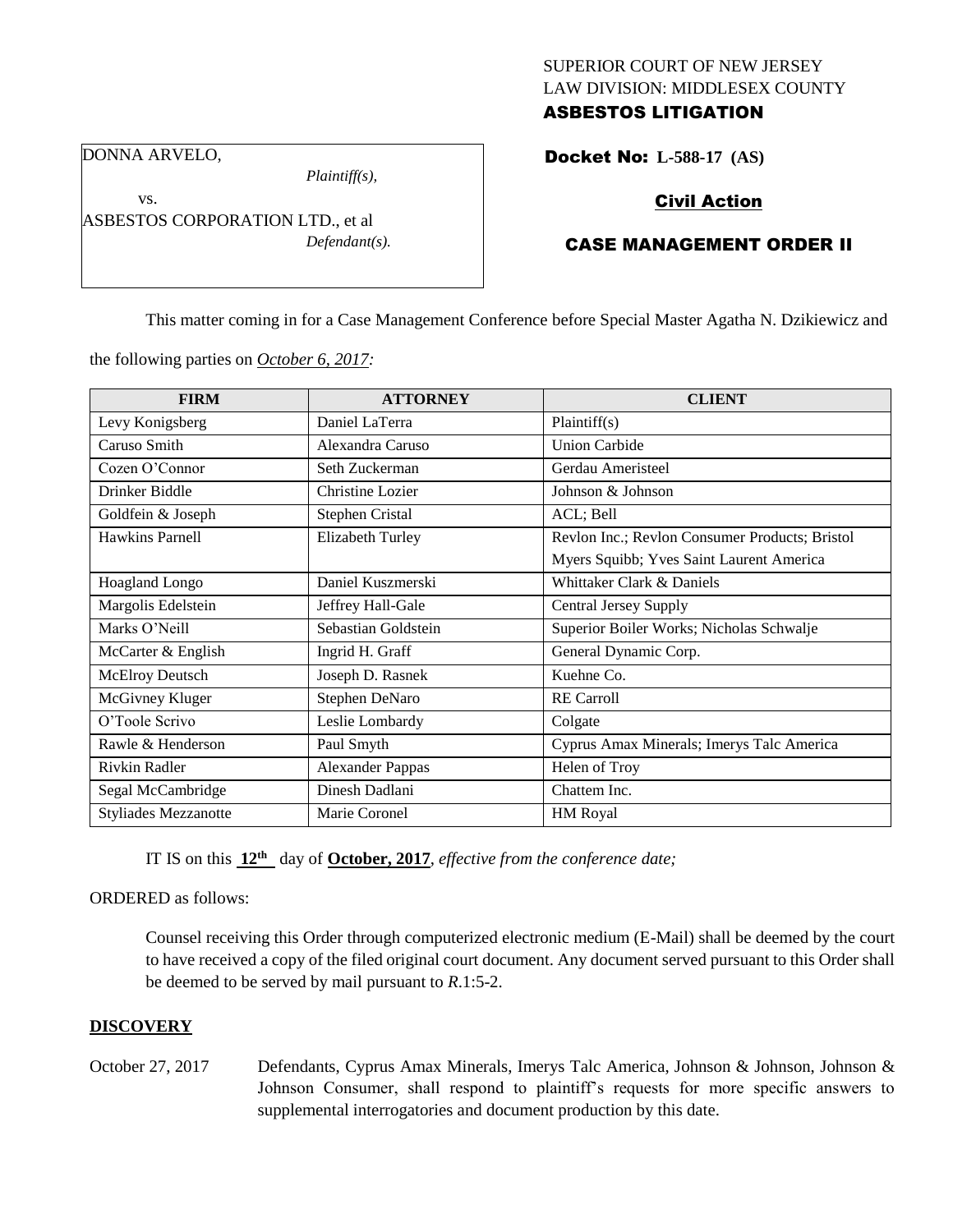- November 17, 2017 Fact discovery, including depositions, shall be completed by this date. Plaintiff's counsel shall contact the Special Master within one week of this deadline if all fact discovery is not completed.
- November 17, 2017 Depositions of corporate representatives shall be completed by this date.

### **EARLY SETTLEMENT**

January 12, 2018 Settlement demands shall be served on all counsel and the Special Master by this date.

### **SUMMARY JUDGMENT MOTION PRACTICE**

- November 24, 2017 Plaintiff's counsel shall advise, in writing, of intent not to oppose motions by this date.
- December 8, 2017 Summary judgment motions shall be filed no later than this date.
- January 5, 2018 Last return date for summary judgment motions.

### **MEDICAL DEFENSE**

- November 17, 2017 Plaintiff shall serve medical expert reports by this date.
- November 17, 2017 Upon request by defense counsel, plaintiff is to arrange for the transfer of pathology specimens and x-rays, if any, by this date.
- January 26, 2018 Defendants shall identify its medical experts and serve medical reports, if any, by this date. In addition, defendants shall notify plaintiff's counsel (as well as all counsel of record) of a joinder in an expert medical defense by this date.

## **LIABILITY EXPERT REPORTS**

- November 17, 2017 Plaintiff shall identify its liability experts and serve liability expert reports or a certified expert statement by this date or waive any opportunity to rely on liability expert testimony.
- January 26, 2018 Defendants shall identify its liability experts and serve liability expert reports, if any, by this date or waive any opportunity to rely on liability expert testimony.

#### **ECONOMIST EXPERT REPORTS**

- November 17, 2017 Plaintiff shall identify its expert economists and serve expert economist report(s), if any, by this date or waive any opportunity to rely on economic expert testimony.
- January 26, 2018 Defendants shall identify its expert economists and serve expert economist report(s), if any, by this date or waive any opportunity to rely on economic expert testimony.

#### **EXPERT DEPOSITIONS**

February 16, 2018 Expert depositions shall be completed by this date. To the extent that plaintiff and defendant generic experts have been deposed before, the parties seeking that deposition in this case must file an application before the Special Master and demonstrate the necessity for that deposition. To the extent possible, documents requested in a deposition notice directed to an expert shall

 $\_$  ,  $\_$  ,  $\_$  ,  $\_$  ,  $\_$  ,  $\_$  ,  $\_$  ,  $\_$  ,  $\_$  ,  $\_$  ,  $\_$  ,  $\_$  ,  $\_$  ,  $\_$  ,  $\_$  ,  $\_$  ,  $\_$  ,  $\_$  ,  $\_$  ,  $\_$  ,  $\_$  ,  $\_$  ,  $\_$  ,  $\_$  ,  $\_$  ,  $\_$  ,  $\_$  ,  $\_$  ,  $\_$  ,  $\_$  ,  $\_$  ,  $\_$  ,  $\_$  ,  $\_$  ,  $\_$  ,  $\_$  ,  $\_$  ,